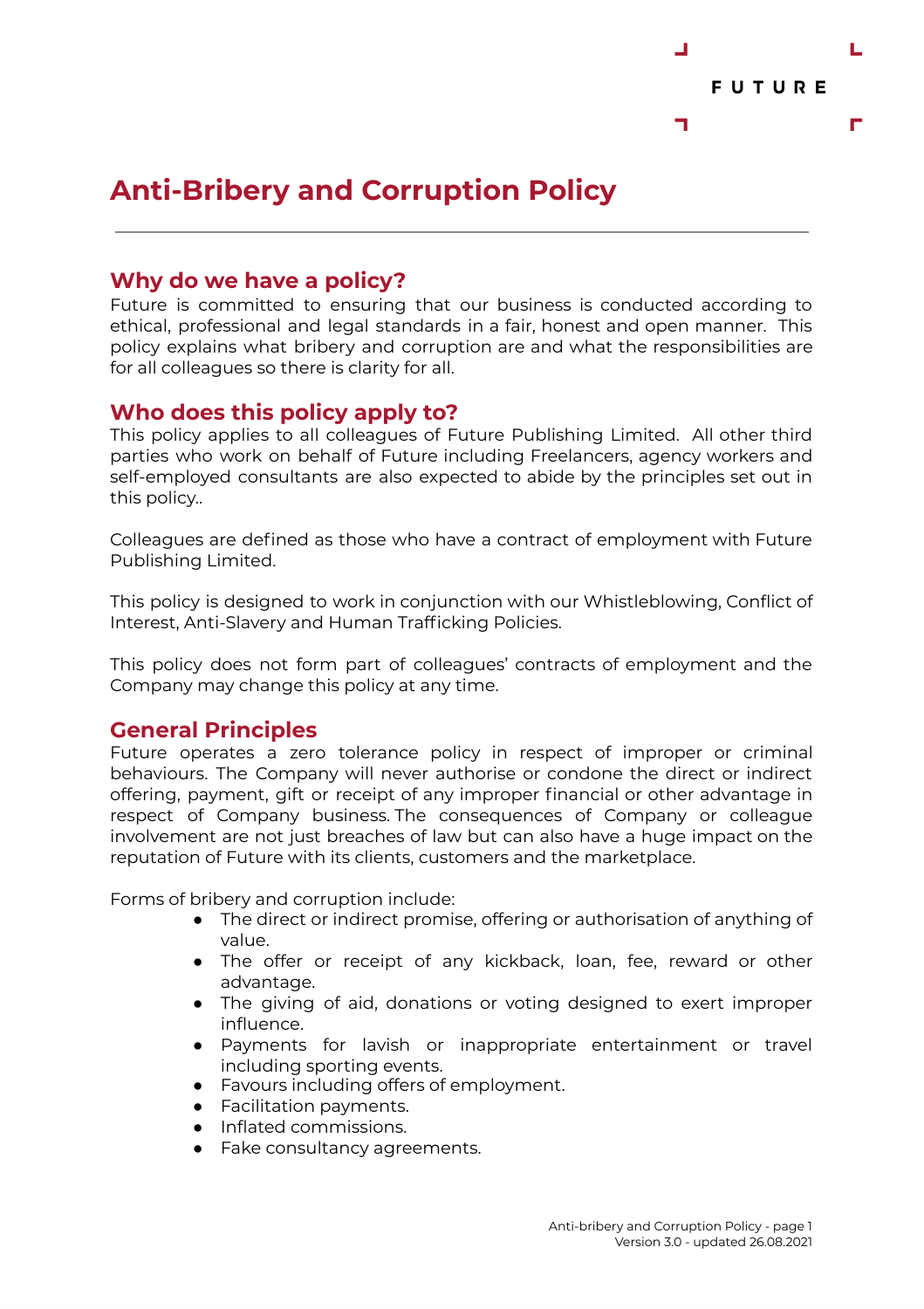

The Company opposes all forms of bribery and corruption. This is regardless of value, whether initiated by corrupt officials, companies or individuals, and whether it takes place in the public or private sector, in the UK or abroad.

The Bribery Act 2010 came into force in July 2011 and primarily covers:

- the main areas of liability under the Bribery Act 2010;
- the responsibilities of colleagues and associated persons acting for or on behalf of the Company;
- the consequences of any breach of this policy.

Compliant with UK anti-corruption legislation, the Bribery Act 2010 exposes Future, its Directors, Managers, colleagues and workers to liability which could result in:

- Individuals being jailed for up to 10 years and receiving an unlimited fine whilst Future may receive a criminal conviction and an unlimited fine;
- Any Director convicted of a bribery offence could be disqualified from holding a Director position for up to 15 years;
- Future and individuals found guilty of corruption facing mandatory perpetual exclusion from tendering for public contracts under the EU Directive 2004;
- Senior Officers and Directors can also be found guilty under section 172 of the Companies Act 2006, failing in their duty to promote the success of the Company.

#### **What is a Bribe?**

*"The intention of inducing or rewarding improper performance of a function or activity or knowledge or belief that accepting such a reward would constitute the improper performance of such a function or activity" (Bribery Act 2010).*

A criminal offence will be committed under the Bribery Act 2010 if:

- A colleague or associated person acting for or on behalf of the Company offers, promises, gives, requests, receives or agrees to receive a bribe;
- A colleague or associated person acting for or on behalf of the company offers, promises or gives bribes to a foreign public official with the intention of influencing the official in the performance of his/her duties;
- The Company does not have a defence that is adequate or have procedures in place to prevent bribery by its colleagues or associated persons.

#### **Procedure**

To adhere to the policy, we will:

- Ensure all colleagues are provided with training on this policy on anti-bribery and corruption so they can recognise the signs and take steps to avoid it.
- Encourage colleagues, subcontractors and business partners to report any suspicions of bribery and/or corruption through formal 'whistleblowing' channels or more informally through our 'open door' policy which enables any individuals to discuss any concerns they may have with senior management in a confidential environment.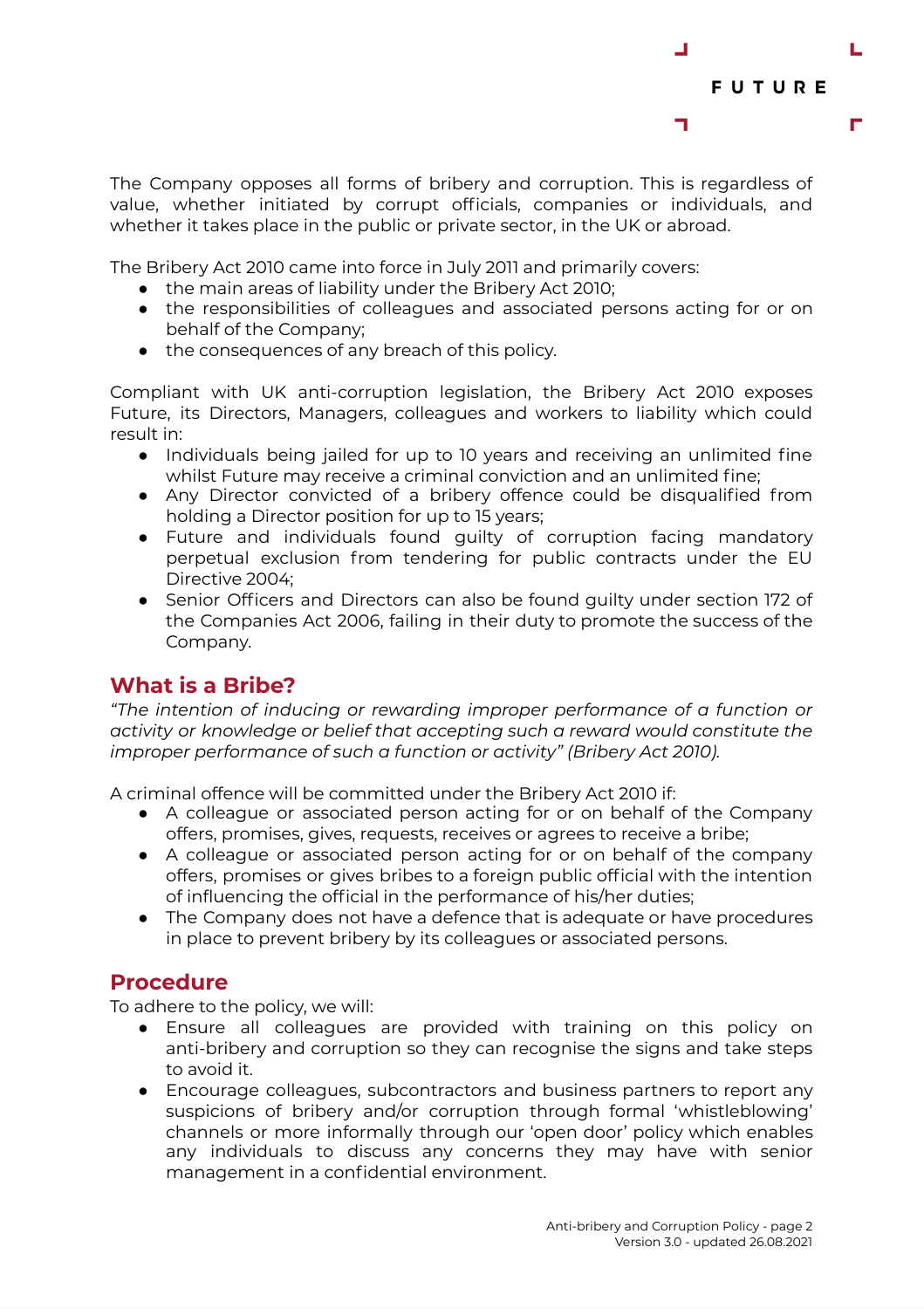

- Have an understanding of how bribery may occur during the Company's operations and the impacts this could have, implementing appropriate control measures as necessary to prevent occurrence.
- Use appropriate disciplinary and other sanctions for violations of the policy and/or laws against bribery and corruption.
- Continue to constantly monitor and regularly review this Anti-Bribery and Corruption Policy in order to ensure our continuing compliance.
- Undertake monitoring of colleague expenses records to ascertain any anomalies which may fall into the scope of this Policy.
- Provide copies of this Anti-Bribery and Corruption Policy Statement to all colleagues.

Failure to comply with this policy may result in disciplinary action, including dismissal or appropriate sanctions, in addition to civil and criminal charges.

#### **Company Records**

Colleagues and where applicable, associated persons are required to take particular care to ensure that all Company records are accurate and maintained in relation to any contracts or business activities, including financial invoices and all payment transactions with clients, suppliers and public officials.

Colleagues and associated persons are required to keep accurate, detailed and up to date records of all corporate hospitality, entertainment or gifts accepted or offered, in line with Gifts & Hospitality policy.

# **Corporate Hospitality**

Future does permit (without express written consent from the colleague's divisional Director as noted below) corporate entertainment, gifts, hospitality or promotional expenditure for the reasons of:

- Establishing or maintaining good business relationships.
- Improving the image and reputation of the Company.
- Presenting the Company's goods/services effectively.

Provided that it is:

- Arranged in good faith and approved in advance by the colleague's divisional Director;
- Not offered, promised or accepted to secure advantage for the Company or any of its colleagues or associated persons to influence the impartiality of the recipient or encourage them to perform the activities or reward that person for having done so.

# **Supplier and Partner Due Diligence**

All colleagues and associated persons are reminded that the selection process of supplier and partners should be fair, transparent and conducted at arm's length. The colleague must check due diligence has been carried out before:

- appointing a new supplier.
- entering into a partnership.
- appointing an agent to work on the Company's behalf.
- $\bullet$  entering into a new contract/or amending the terms of an existing contract.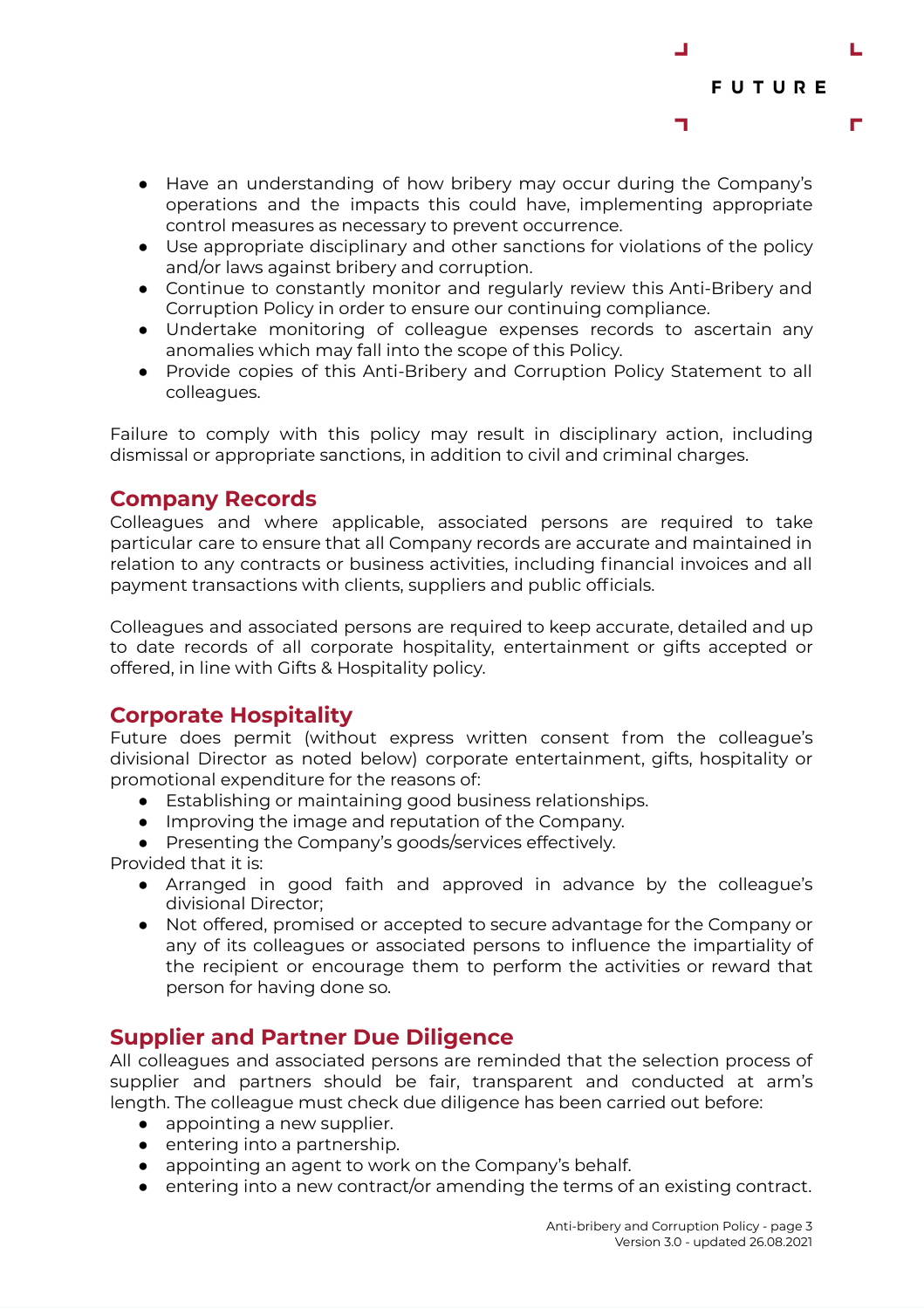

### **Reporting Suspected Bribery**

Future depends on our colleagues to ensure the highest standards of ethical conduct are maintained in all its business dealings; they have a responsibility to report and act on attempted bribery or corruption in line with this policy.

Colleagues and associated persons are encouraged to report any concerns they may have with regards to actual attempts of bribery, someone being bribed, or bribes being offered to third parties.

Colleagues are reminded that the Company has a Whistleblowing policy which can be utilised in the event they have any concerns discussing an issue relating to bribery or corruption. Colleagues or associated persons who report instances of bribery in good faith will be supported by the Company and Future will ensure the individual is not subjected to any detrimental treatment as a consequence of his/her report.

Any suspected or alleged instances of bribery will be fully investigated and the colleague may be subject to the Disciplinary policy and procedure, up to and including dismissal.

Future may also report any matter to relevant authorities and provide any necessary assistance in any subsequent prosecution.

If a colleague is in any doubt about the application of this policy, they should contact their line manager, People or an ELT member.

#### **Want to know more?**

If you have any questions in relation to this policy, please contact People and Culture at peopleandculture@futurenet.com for further information.